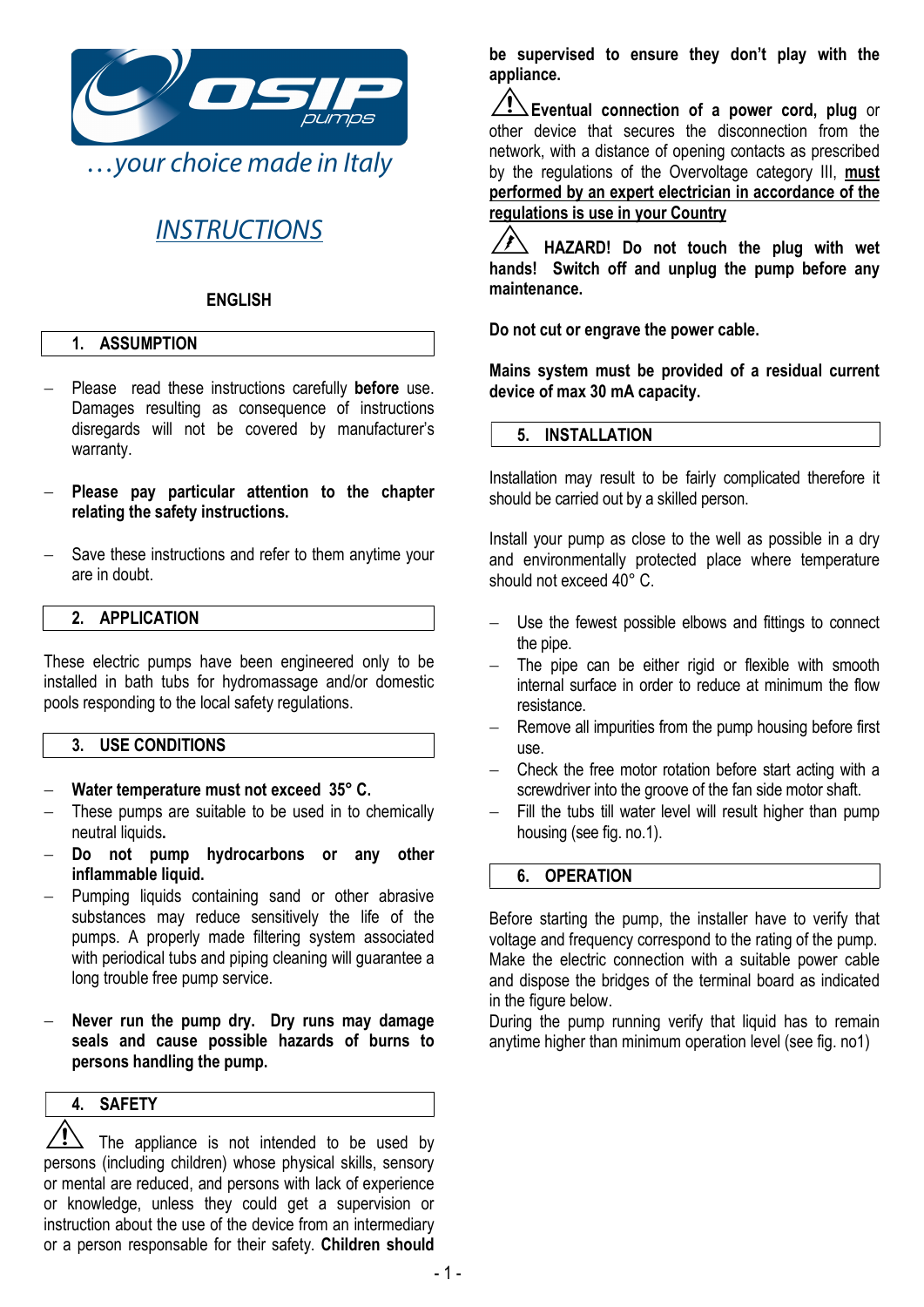## 7. CLEANING AND MAINTENANCE

 $\Delta$  Switch off and unplug the pump before any maintenance. A damage pump must be workmanlike repaired before further use.

If the pump is unused for a long time it's advisable to completely empty the pump, wash the hydraulic part with clean water and stock it in a dry place. To start up again the pump repeat the operation mentioned in this manual.

#### 8. TROUBLESHOOTING

#### Motor does not start

(?) Mains voltage missing

- $\triangleright$  Check the power cable, proper plug connection and mains fuse efficiency
- (?) Motor protector tripped for overheating
- $\triangleright$  Remove cause for overheating (pumped liquid too hot? Impeller blocked by foreign objects? Wrong voltage?).

#### Motor hums but does not run.

(?) Impeller blocked by foreign objects

 $\triangleright$  Check the free rotation acting with a screwdriver into the groove of the fan side motor shaft

#### Pump works but water delivery is poor

(?) Required head is too high compare the pump performance

- $\triangleright$  Check characteristics in data plate and reduce distance from pump and taps (in height) if necessary.
- (?) Pipe bended, too small in size or clogged
- Straight pipe, use larger piping or remove objects clogging
- (?) Pipes leak
- $\triangleright$  Check connections.

#### Pump does not deliver any water

- (?) Possible prime difficulties
- $\triangleright$  Check if there is enough water in the tub. (fig. 1).

#### 9. CONDITIONS OF WARRANTY

Any repairs or maintenance during the period covered by warranty must be carried out by authorised staff. In the event of the pump being tampered with the warranty automatically becomes void.

The warranty comprises the free elimination of faults caused by errors in assembly or the use of faulty materials within 24 (twentyfour) months from the date of purchase. Materials subject to wear such as mechanical seals, oil seals and impellers are not included in the warranty.

Should intervention under warranty be required it is necessary to show a document which proves the date of purchase (delivery note, invoice or receipt).

THIS PRODUCT COMPLIES WITH THE FOLLOWING FFC DIRECTIVES:

2006/42/EC Machinery Directive 2014/30/UE Electromagnetic Compatibility Directive

APPLIED TECHNICAL STANDARDS:

EN ISO 12100:2010 EN 60204-1:2006 + A1:2009 EN 12162:2001 + A1:2009

#### ELECTRIC SCHEME 1-PAHSE





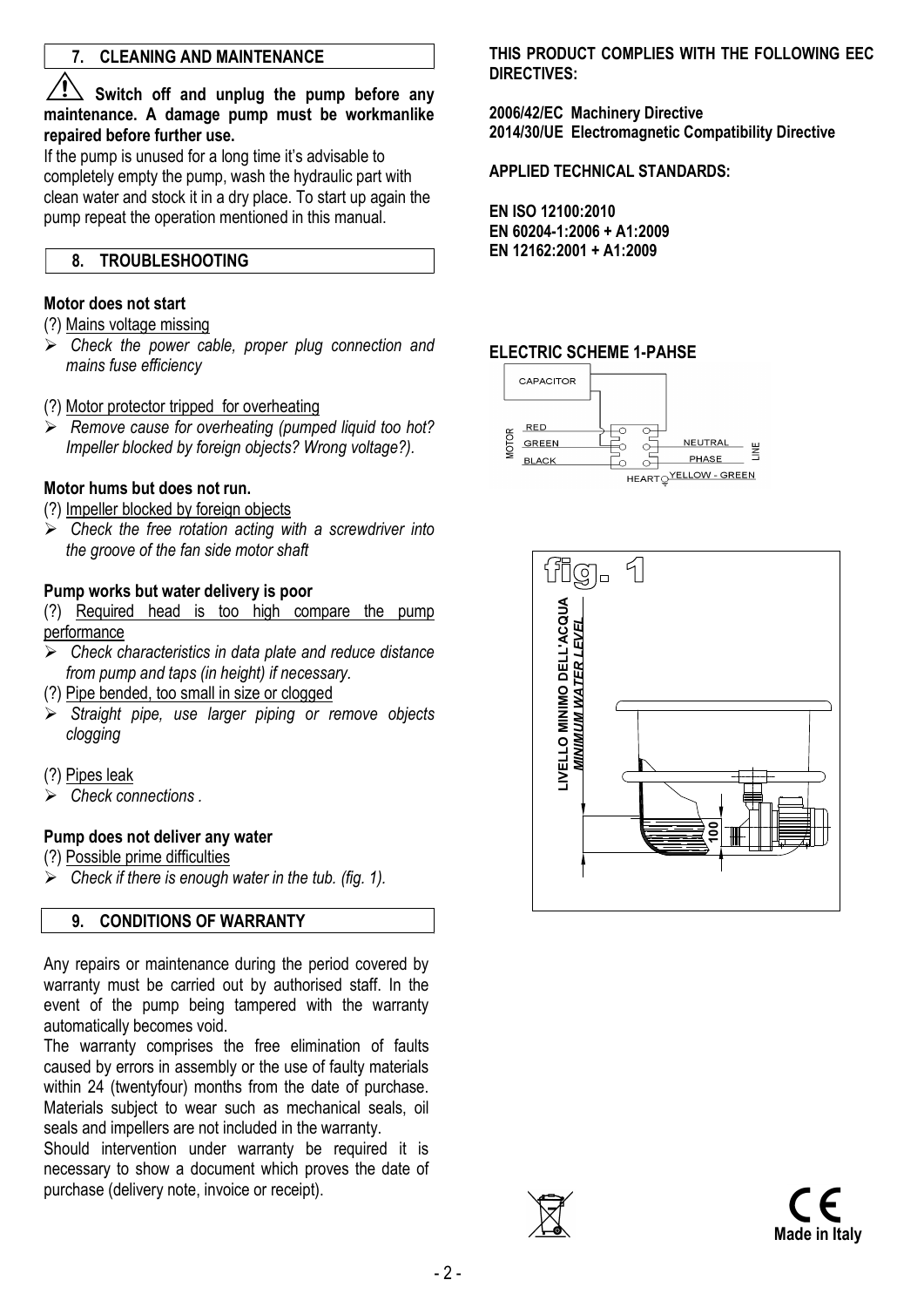## $S.r.l.$

Viale della Regione Veneto 20, 35127 Padova, Italy

w w w . o s i p . i t



…your choice made in Italy

## ISTRUZIONI

## ITALIANO

#### 1. PREMESSA

- Leggere attentamente le informazioni contenute in questo opuscolo prima di mettere in funzione l'apparecchio. I danni all'apparecchio risultanti da un'errata messa in funzione faranno decadere automaticamente tutti i diritti di garanzia.
- Prestare particolare attenzione al capitolo che tratta la materia della sicurezza.
- Conservare questo opuscolo per consultarlo in caso di dubbi.

## 2. APPLICAZIONI

Queste pompe sono costruite principalmente per la circolazione di acqua in modo da creare un idromassaggio su vasche da bagno o piscine.

## 3. CONDIZIONI D'IMPIEGO

- La temperatura del liquido non deve superare i 35° C.
- Questi apparecchi sono idonei al pompaggio di liquidi meccanicamente e chimicamente neutri.
- Non utilizzare con idrocarburi o liquidi infiammabili.
- L'utilizzo dell'apparecchio con liquidi contenenti sabbia o altri materiali abrasivi ne può pregiudicare notevolmente la vita media. Per una garanzia di lungo funzionamento è comunque meglio predisporre un adeguato filtraggio ed eseguire una periodica pulizia della vasca e condotte.
- L'apparecchio non deve mai lavorare a secco. L'utilizzo a secco danneggia le parti di tenuta e di guida.

## 4. SICUREZZA

 $\Delta$ L'apparecchio non è destinato a essere usato da persone (bambini compresi) le cui capacita fisiche, sensoriali o mentali siano ridotte, oppure con mancanza di esperienza o di conoscenza, a meno che esse abbiano potuto beneficiare, attraverso l'intermediazione di una persona responsabile della loro sicurezza, di una sorveglianza o di istruzioni riguardanti l'uso dell'apparecchio. I bambini devono essere sorvegliati per sincerarsi che non giochino con l'apparecchio.

 $\Delta$ Se la pompa viene fornita senza cavo elettrico, spina o altro dispositivo che assicuri la disconnessione dalla rete, con una distanza di apertura dei contatti come previsto dalla normativa di categoria di sovratensione III il collegamento dovrà essere eseguito a regola d'arte da un tecnico specializzato. I dispositivi di disconnessione dovranno essere previsti nella rete di alimentazione conformemente alle regole di installazione.

Non toccare la spina con le mani umide! Staccare sempre la corrente prima di maneggiare la pompa.

Non tagliare né incidere il cavo elettrico.

L'impianto di alimentazione deve essere dotato di un interruttore differenziale con una capacità massima di 30 mA.

## 5. PREPARATIVI PER LA MESSA IN FUNZIONE

L'installazione è un'operazione che può risultare di una certa complessità, pertanto deve essere effettuata da installatori competenti e autorizzati.

Installare l'apparecchio in un luogo asciutto arieggiato e protetto da intemperie con temperatura ambientale massima di 40° C.

- Per collegare la pompa è necessario utilizzare il minor numero di raccordi sia dritti che curvi.
- Il tubo di aspirazione può essere del tipo sia rigido che flessibile avente una superficie interna liscia per ridurre al minimo le perdite di carico.
- Rimuovere eventuali impurità dalla pompa prima di metterla in funzione.
- Verificare la libera rotazione dell'albero motore agendo con un cacciavite nell'apposito intaglio posto nella parte posteriore del motore.
- Riempire la vasca in modo che il livello dell'acqua si più alto del corpo pompa (vedi fig. 1).

#### 6. MESSA IN FUNZIONE

Prima della messa in funzione l'installatore deve assicurarsi che la tensione e la frequenza di alimentazione corrispondano ai dati di targa della pompa.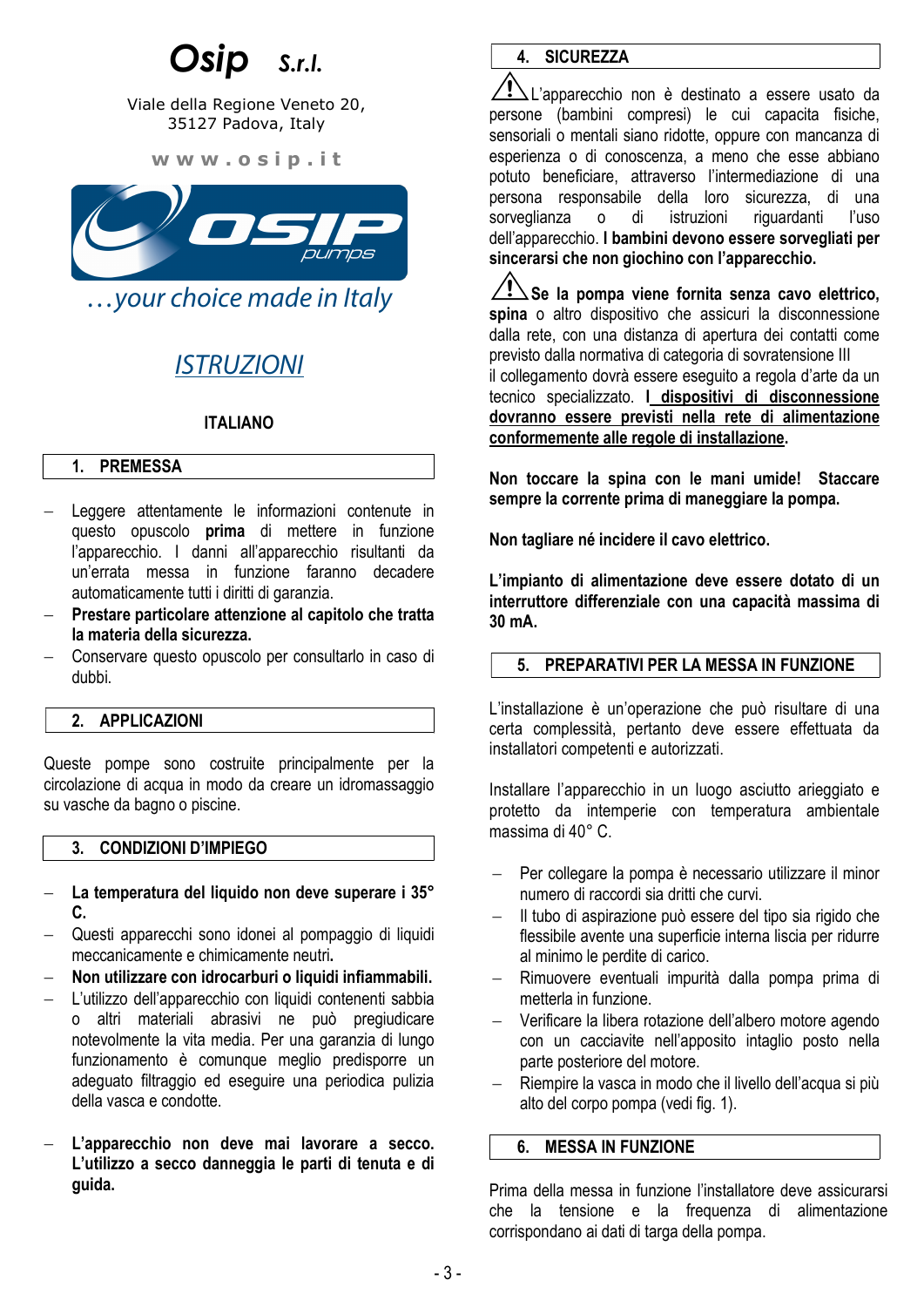Effettuare il collegamento elettrico con cavo adeguato e disporre i ponti della morsettiera come da schema riportato nel presente opuscolo.

Durante il funzionamento assicurarsi che il livello del liquido all'interno della vasca non scenda sotto il livello minimo (vedi fig. 1).

#### 7. PULIZIA E MANUTENZIONE

 $\overline{\mathbb{R}}$  Staccare la tensione dall'apparecchio prima di effettuare qualsiasi manutenzione. Se l'apparecchio necessita di riparazione contattare uno specialista.

Se la pompa rimane inutilizzata per lungo tempo è consigliabile, risciacquarla con acqua pulita. Per riutilizzarla ripetere le operazioni elencate in questo opuscolo.

#### 8. LISTA POSSIBLI PROBLEMI DI ESERCIZIO

#### La pompa non parte.

- (?) Manca la corrente
- Controllare il cavo elettrico, connessione corretta della spina e i fusibili della rete di alimentazione.
- (?) Motore in protezione a causa di sovra-riscaldamento
- $\triangleright$  Rimuovere la causa del sovra-riscaldamento (liquido pompato troppo caldo? liquido pompato troppo denso? Girante bloccata da corpi solidi o altri elementi estranei? Voltaggio errato?).

#### Ronzio del motore ma la pompa non parte.

(?) Possibile bloccaggio della girante da parte di corpi estranei

> Tentare di sbloccare la pompa agendo con un cacciavite nell'apposito intaglio posto dal lato estremo del motore (Fig. 1)

#### La pompa ha un rendimento insufficiente

- (?) Prevalenza richiesta superiore rendimento della pompa
- ▶ Osservare la prevalenza massima descritta sulla targa dati, quindi assicurarsi che la distanza fra la pompa e il punto di scarico sia inferiore al dato indicato sulla targa stessa.
- (?) Tubo di scarico otturato o piegato
- $\triangleright$  Assicurarsi che il tubo sia dritto e libero da impurità.
- (?) Perdite lungo il tubo di scarico
- $\triangleright$  Fissare il tubo di scarico in modo da eliminare le perdite.

## La pompa non da acqua

- (?) Possibile difficoltà di adescamento
- $\triangleright$  Verificare che il livello del liquido nella vasca sia sufficiente (vedi fig. 1).

Ogni riparazione o manutenzione durante il periodo di garanzia dovrà essere eseguito da personale autorizzato dalla Ditta costruttrice. Nel caso di manomissioni il diritto di garanzia decade automaticamente.

La garanzia ha validità di 24 (ventiquattro) mesi dalla data di acquisto e comprende la riparazione gratuita di difetti dovuti ad un montaggio errato o all'impiego di materiali difettosi. Sono esclusi dalla garanzia i materiali di usura come le tenute meccaniche, i paraoli e le giranti.

Nel caso si richieda la garanzia è necessario esibire un documento che certifichi la data d'acquisto (bolla di consegna,fattura o scontrino fiscale).

### QUESTO PRODOTTO E' CONFORME ALLE SEGUENTI DIRETTIVE:

2006/42/CE Direttiva macchine 2014/30/UE Direttiva sulla compatibilità elettromagnetica

#### NORME TECNICHE APPLICATE:

EN ISO 12100:2010 EN 60204-1:2006 + A1:2009 EN 12162:2001 + A1:2009

#### SCHEMA DI COLLEGAMENTO MONOFASE





#### 9. GARANZIA